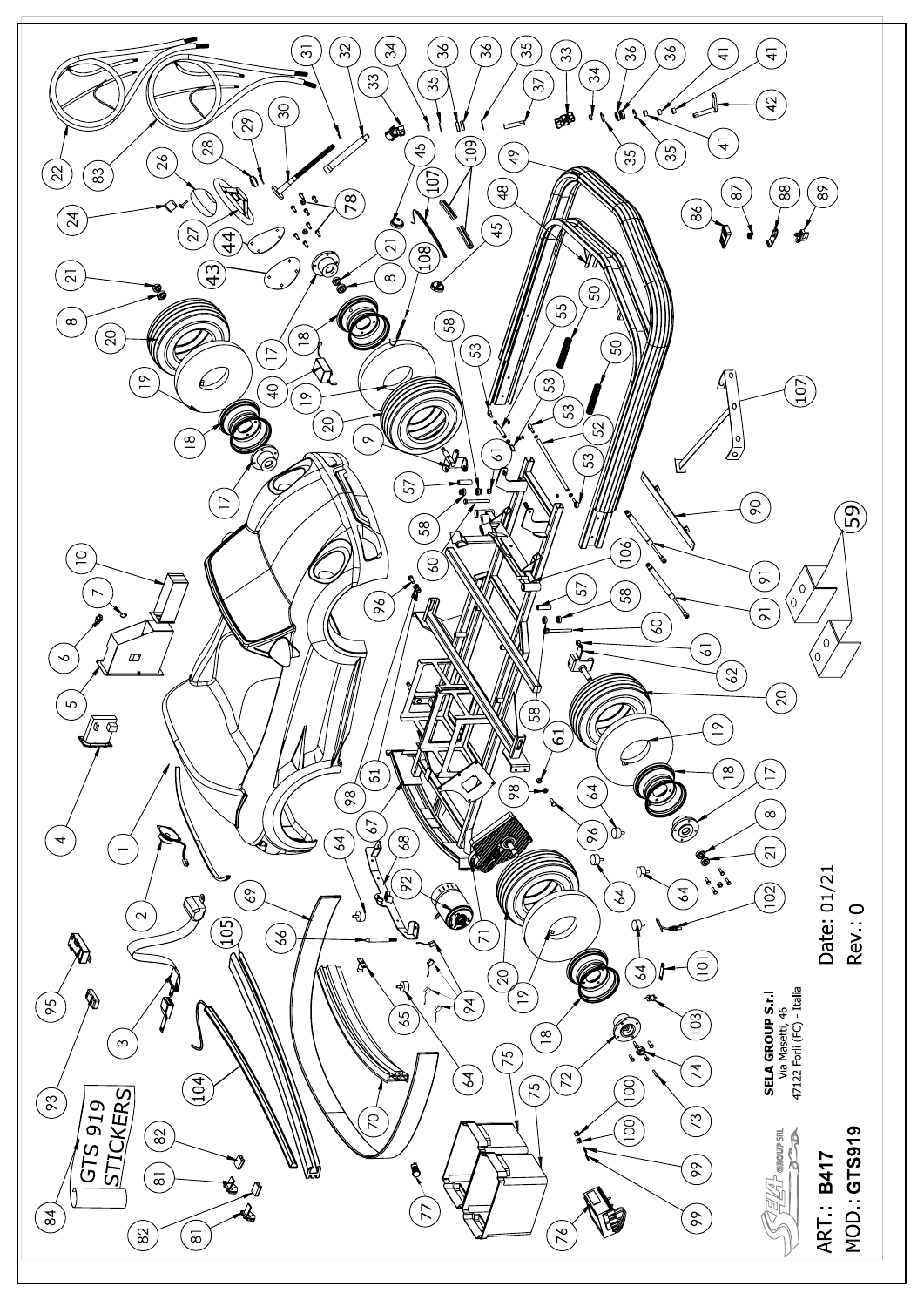

| POS.           | <b>CODICE</b><br>CODE | <b>DESCRIZIONE (IT)</b>                                     | <b>DESCRIPTION (EN)</b>                                      |
|----------------|-----------------------|-------------------------------------------------------------|--------------------------------------------------------------|
| $\mathbf{1}$   | M77-001               | SCOCCA GTS 919                                              | GTS 919 FIBERGLASS BODY                                      |
| $\overline{2}$ | F30016                | ALTOPARLANTE                                                | <b>LOUDSPEAKER</b>                                           |
| 3              | <b>RV48/C</b>         | CINTURA DI SICUR.AVV.CON ATTACCO                            | SAFETY BELT STROLLER WITH MOBILE ATTAC                       |
| 4              | F30015                | <b>GETTONIERA</b>                                           | <b>COIN MECHANISM</b>                                        |
| 5              | M20341                | <b>CORNICE PORTA GETTONIERA LASER</b>                       | COIN BOX HOUSING                                             |
| 6              | F30024/1              | SERRATURA DESTRA KA 1270                                    | RIGHT LOCK KA 1270                                           |
| $\overline{7}$ | M20399                | LEVETTA CASSETTA PORTA GETTONI                              | MONEY BOX FRAME LEVER                                        |
| 8              | F30037                | CUSCINETTO 6003-2RS                                         | BEARING 6003 2RS                                             |
| 9              | M20934                | PORTA RUOTA ANTERIORE SINISTRO                              | LEFT FRONT HOUSING WHEEL                                     |
| 10             | M20340                | CASSETTA PORTA GETTONI LASER                                | COIN BOX                                                     |
| 17             | M86-006               | MOZZO IN PLASTICA PARTE SINISTRA                            | PLASTIC HUB LEFT SIDE                                        |
| 18             | M20940                | CERCHIO RUOTA 145/70-6 GRIGIO                               | WHEEL 145/70-6                                               |
| 19             | F32441                | CAMERA D'ARIA 13X5.00-6                                     | <b>INNER TUBE 13X5.00-6</b>                                  |
| 20             | B41620                | PNEUMATICO 13X5.00-6 WANDA                                  | <b>TYRE 13X5.00-6 WANDA</b>                                  |
| 21             | F30063                | CUSCINETTO 6201-2RS                                         | BEARING 6201 2Z                                              |
| 22             | PESC <sub>100</sub>   | CABLAGGIO TELAIO ROGUE                                      | ROGUE FRAME WIRING                                           |
| 24             | F303104               | <b>TAPPO GOCCIA VOLANTE</b>                                 | STEERING WHEEL CENTER COVER                                  |
| 26             | F3009                 | PARAMENTO F.I.                                              | CHIN PROTECTOR PAD                                           |
| 27             | F30032                | VOLANTE F.1.                                                | <b>STEERING WHEEL</b>                                        |
| 28             | B40794                | <b>CUSCINETTO ASAHI JBS 18</b>                              | <b>BEARING ASAHI JBS 18</b>                                  |
| 29             | F32021                | ANELLO SEGER 47                                             | CIRCLIP DIAM.47                                              |
| 30             | F31247                | PIANTONE PORTA VOLANTE DUAL RACER                           | STEERING WHEEL SHAFT                                         |
| 31             | F32020                | ANELLO SEGER 17                                             | CIRCLIP DIAM.17                                              |
| 32             | F31271A               | ALBERO PORTA VOLANTE FEMMINA                                | FEMALE STEERING WHEEL SHAFT                                  |
| 33             | F30036                | GIUNTO CARDANICO                                            | <b>CARDAN JOINT</b>                                          |
| 34             | B41634                | DISTANZIALE 20X6X15                                         | SPACER 20X6X15                                               |
| 35<br>36       | F31419                | ANELLO SEGER 35<br>CUSCINETTO 6202-2RS                      | SEGER RING DIAM 35<br>6202 2RSINTERNAL BEARING FOR REAR WHEE |
| 37             | F30058<br>B41637      | ASTA GIUNTI CARDANICI ROGUE                                 | ROGUE CARDAN JOINTS SHAFT                                    |
| 41             | M20916                | DISTANZIALE 20x11X15                                        | <b>SPACER 11X20X15</b>                                       |
| 42             | M20921                | PIASTRA STERZO QUAD                                         | STEERING PLATE QUAD                                          |
| 43             | M96-009               | VETRINO MCS1 FANALE DX R.1                                  | <b>MCS1 RIGHT LIGHT COVER R.1</b>                            |
| 44             | M96-008               | VETRINO MCS1 FANALE SX R.1                                  | MCS1 LEFT LIGHT COVER R.1                                    |
| 45             | B41192                | <b>FANALE ANTERIORE LE MANS</b>                             | <b>FRONT LIGHT LE MANS</b>                                   |
| 48             | B41648                | CERCHIO PARAURTI ROGUE                                      | <b>BUMPER BAND ROGUE</b>                                     |
| 49             | B41649                | <b>GOMMA PARAURTI ANTERIORE ROGUE</b>                       | <b>FRONT RUBBER BUMPER FOR ROGUE</b>                         |
| 49             | B41649/A              | GOMMA PARAURTI ANT.ROGUE PER                                | RUBBER BUMPER FRONT ROGUE FOR PVC                            |
| 49             | B41649/B              | PARAURTI IN POLIZENE ANT.ROGUE                              | <b>FRONT PVC BUMPER ROGUE</b>                                |
| 50             | F30048                | MOLLA SOSPENSIONE CERCHIO                                   | <b>BUMPER BAND SUSPENSION SPRING</b>                         |
| 52             | B41652                | ALBERO REGISTRO STERZO ROGUE<br>LUNGHEZZA 28 C              | ROGUE STEERING AXLE                                          |
| 53             | B40426                | SNODO DIAM.8 MASCHIO                                        | DIAM 8 JOINT                                                 |
| 55             | M20930                | ALBERO REGISTRO STERZO QUAD<br>LUNGHEZZA 10 C               | STEERING AXLE QUAD                                           |
| 57             | B40723                | DISTANZIALE CUSCINETTI 55X18X10                             | BEARINGS SPACER 55X18X10                                     |
| 58             | B40722                | CUSCINETTO 6000-2RS                                         | <b>BEARING 6000 2Z</b>                                       |
| 60             | F31119                | <b>VITE T.E. 10X100</b>                                     | <b>BOLT 10X100</b>                                           |
| 61             | B40628                | DADO DIAM. 10 AUT.                                          | NUT DIAM. 10 AUT.                                            |
| 62<br>64       | M20933<br>F31459      | PORTA RUOTA ANTERIORE DESTRO QUA<br>TAPPO IN GOMMA 40X20 M8 | RIGHT FRONT HOUSING WHEEL<br>RUBBER PLUG                     |
| 65             | F30090-P              | PULSANTE PER APERTURA SCOCCA                                | PUSH BUTTON FOR FIBERGLASS OPENING                           |
| 66             | F30086                | PERNO CHIUSURA                                              | SHUTTING PIN                                                 |
| 67             | B41667                | <b>TELAIO ROGUE</b>                                         | ROGUE FRAMEWORK                                              |
| 68             | S <sub>10</sub> -025  | ASSIEME STAFFA SCOCCA POST. ROGUE MCS1                      | REAR FIBERGLASS FIXING BRACKET MCS1                          |
| 69             | M48-113               | LAMIERA FERMA SCOCCA CENTRALE                               | CENTRAL FIBERGLASS METAL BLOCK FOR                           |
| 69             | F315111               | PARAURTI IN POLIZENE POST. SELA                             | <b>REAR PVC BUMPER SELA 500</b>                              |
| 70             | F314116               | GOMMA PARAURTI POST. SELA 500-MART X                        | REAR RUBBER BUMPER FOR SELA MART                             |
|                |                       |                                                             | $1/2$<br>Pag.:                                               |